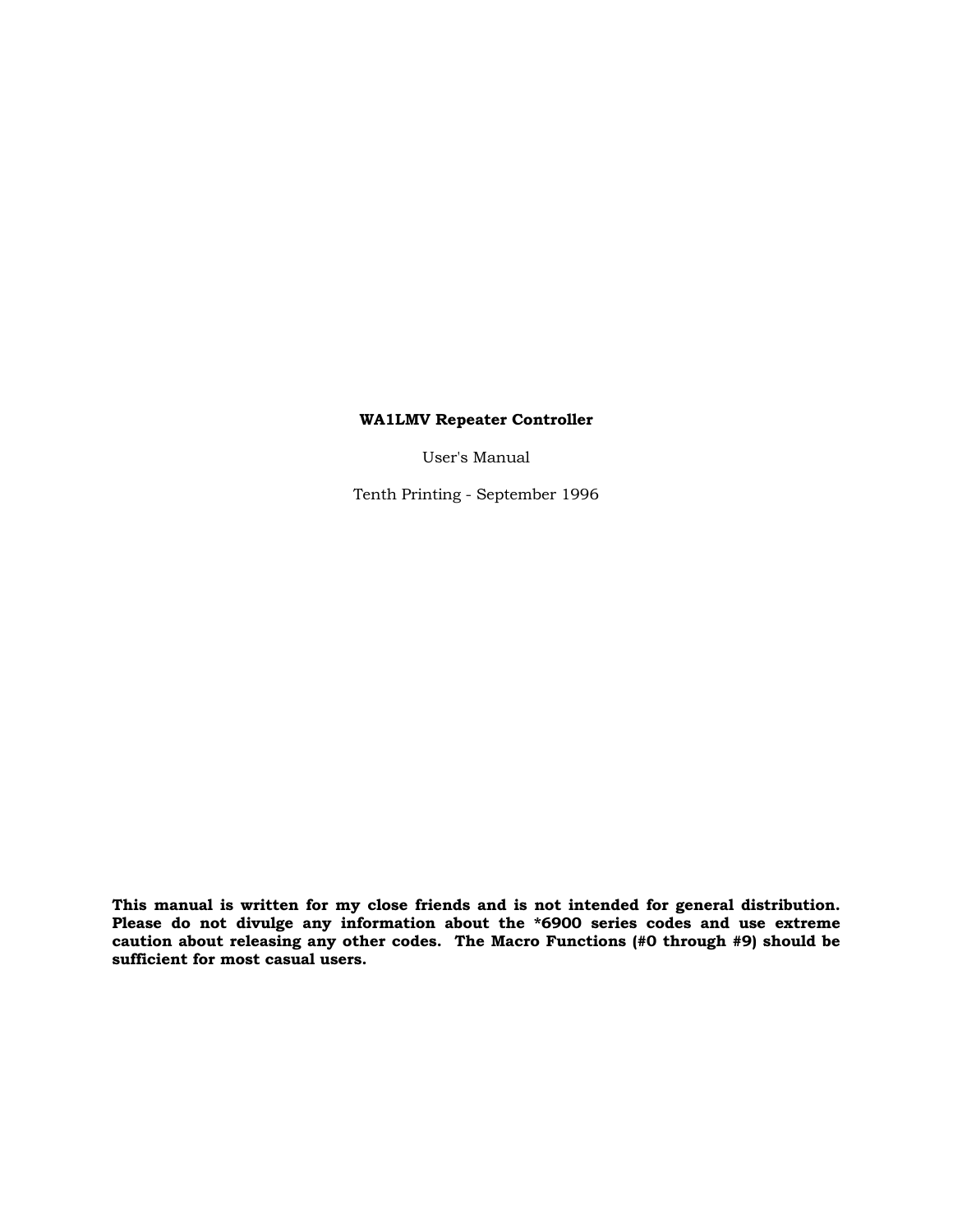#### **Controller Hardware/Software**

 The WA1LMV Repeater Controller consists of an INTEL 8085 CPU. This is an 8-bit processor with a 5.185 MHz. clock. The board has provisions for up to 32K of EPROM and 4K of Static RAM. The board contains the INTEL family of support chips. The 8253 Programmable Interval Timer is used to provide the 1 ms interrupt for the background timing system. It is also used as a programmable pitch audio source for MCW and other tones. The 8251 USART is used for CRT console I/O at 19,200 bps. This board is a single board computer which was discarded during an upgrade of a Kodak Ektachem Blood Analyzer.

 External to the main board is an expansion board which contains two DTMF decoders (an SSI-202P decoder and an SSI-75T2089 encoder/decoder), the watchdog timer, an MM58167 time of day clock/calendar with battery back-up and the SSI-263 Speech Synthesizer.

 The 8259 Programmable Interrupt Controller is used to process interrupts from the 8253 as well as two DTMF decoders and the 8251 USART for the CRT console. The single CPU supports the four interrupt-driven processes and many more polled events.

 Although the software was written in Z80 assembly language, it does not use any Z80 specific instructions so it can run on the 8085. The 200+ page source code assembles down to a 17K machine language program.

 Several software error traps are incorporated. During each 1 ms interrupt, the processor stack pointer address is examined. If it is determined that the stack pointer address is not within the assigned address of the stack, the software will generate a master reset. Interrupt RST 7 will also cause a Master Reset. Should the processor find itself executing instructions where no memory exists, the contents of memory at that address will be 0FFH (a floating data bus). The instruction 0FFH is the RST 7 instruction which will call the master reset routine.

 On the hardware side, there is a watchdog timer which must be pulsed ("ticked") by the software. If periodic pulses to the watchdog timer stop for around one second, the timer will time-out and reset the processor through the hardware reset line. In order to ensure that both the background and foreground tasks are properly executing, the watchdog bit is set ("tick") in the background and reset ("untick") in the foreground. Of course, the generated square wave is not symmetrical but the timer only needs to see a pulse stream to keep it reset.

 The controller supports a CRT console. The console displays the current status of the I/O ports and the control state. Through the console keyboard, commands can be entered in the same way that they would be entered through DTMF over the radio or phone line. In addition, 26 lettered "speed commands" are available to perform quick commands during equipment maintenance. The display is updated 4 times per second except during certain tasks such as MCW or Speech.

 As command letters or digits are entered, they are displayed across the bottom of the screen. Command letters or digits are simultaneously accepted from the console, radio DTMF or phone DTMF. The command line is fully buffered and supports type-ahead from all sources. X-ON/X-OFF protocol is supported at the console.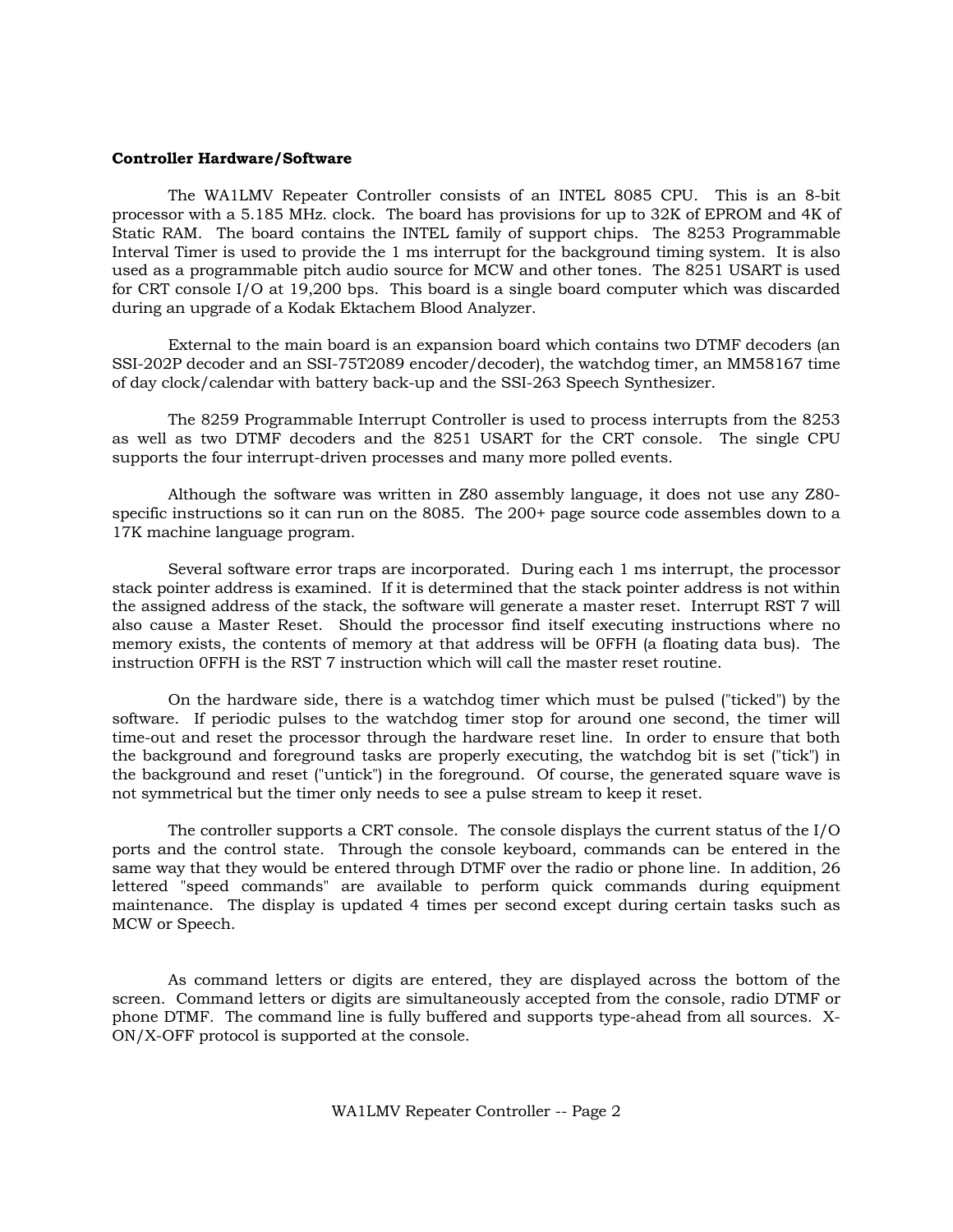Input and Output signals can be enabled/disabled on the bit level. This can be done either through the console or through DTMF as well. A special routine converts the DTMF two digit sequences of #1 through #6 into the Alpha Characters A through F for I/O capability in HEX. The controller can speak the contents of any memory location in HEX in MCW or Speech for remote testing, diagnostics or parameter changes.

 The software was written to emulate the existing commands and functionality of the hard wired logic system in place at WA1LMV/R for 13 years. Except for the courtesy tones (which were not previously supported) there was almost no way to tell that changes were made to the repeater until it spoke with that foreign accent! MCW pitch and speed, timers and response times matched the parameters of the old system.

All controller commands begin with either the  $(*)$  or  $(*)$  keys. Most controller codes are five character codes beginning with (\*). Two levels of commands allow certain users access to some repeater features without giving them access to critical repeater control. Codes in the \*2500 through \*2599 series are user codes (autopatch, links, etc.) while codes in the \*6900 through \*6999 series are reserved for control station functions like transmitter and receiver control. The first two digits (25) and (69) are the unlock codes and are programmable. The second two digits are the function codes.

 The Macro Functions begin with (#). These are ten programmable codes (#0 through #9) which translate into any (\*) series control code as a form of "speed command". See "Macro Functions" later in this manual.

**This manual is written for my close friends and is not intended for general distribution. Please do not divulge any information about the \*6900 series codes and use extreme caution about releasing any other codes. The Macro Functions (#0 through #9) should be sufficient for most casual users.**

══════════════════════════════════════════════════════════════════════════════

#### **Receivers Access/Release Delays**

 There are separate timers on each main receiver and auxiliary receiver for Access and Release Delays. The Access Delay is used to keep the repeater from keying due to very brief opening of the receiver squelch or tone gates. The Release Delay is used to keep the time-out timers from being reset due to very brief momentary loss of receiver signal during noisy conditions. The Release Delay is also instrumental in keeping the courtesy tone from annoyingly beeping during noisy signals. The Access and Release Delays do not affect the receiver audio gates. The audio gates are processed almost instantaneously in order to achieve the tightest squelch and PL tails.

══════════════════════════════════════════════════════════════════════════════

#### **Main Receivers Time-Out Timers**

 There is a separate time-out timer on each main receiver. It is set for three minutes. When a carrier is detected on the input, the timer begins to count down to zero. When it reaches zero, the repeater will begin to send a rapidly pulsing audio beep during the last 5 seconds of transmit time. This is the time-out alarm, used to signal the other users that someone is timingout the repeater.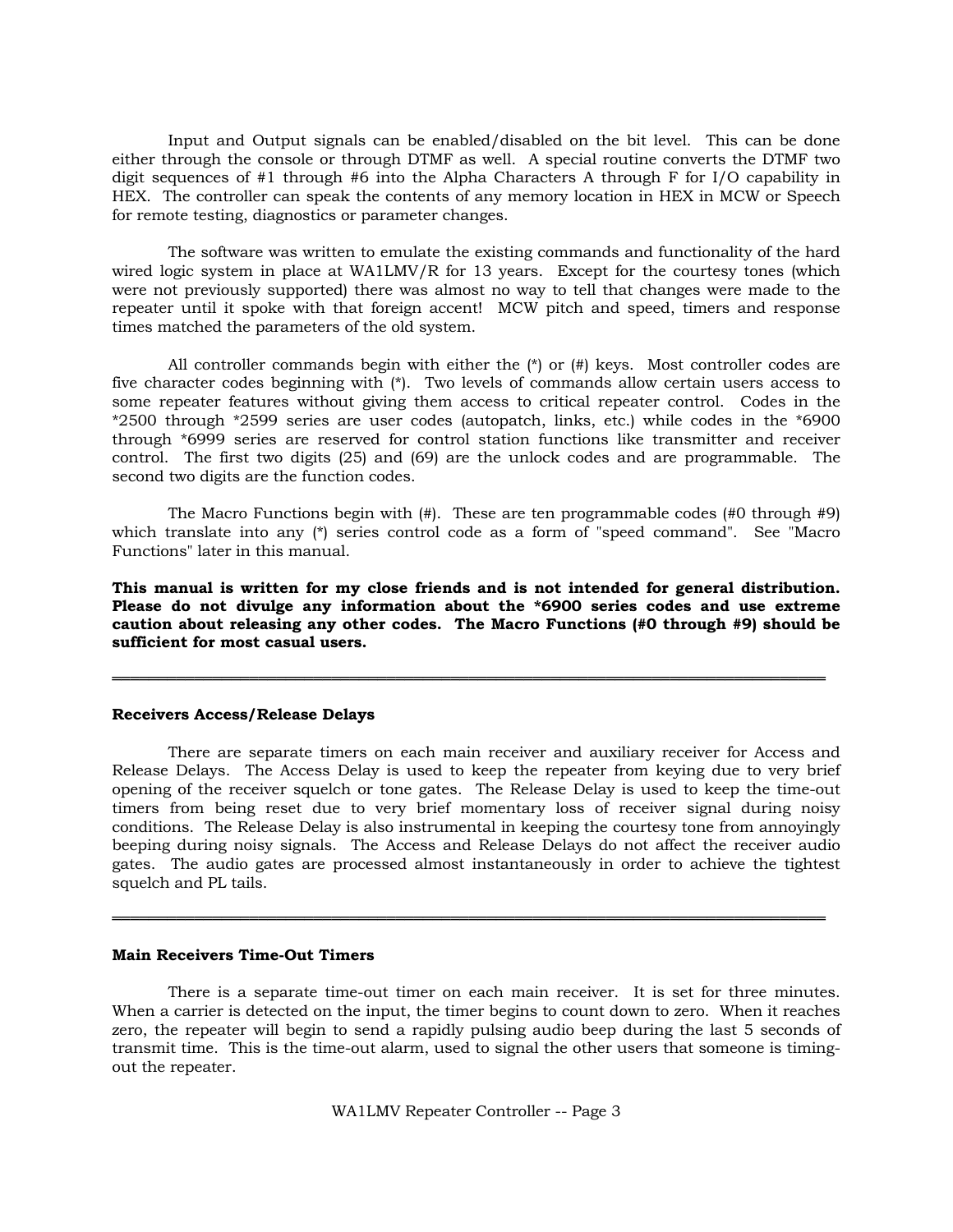When the user releases his carrier, the repeater will immediately come back on the air and send the words "BEER BEER" in MCW to indicate that the user timed-out the repeater and owes everyone a beer.

 The controller can inhibit the time-out timer if the incoming signal has PL. If the user has PL, the repeater will not time-out for that user. PL time-out inhibit can be enabled with a control code.

══════════════════════════════════════════════════════════════════════════════

| Enable - *6974              | Disable - *6973   |  |
|-----------------------------|-------------------|--|
| 6M PL Time-Out Inhibit      |                   |  |
| <b>Enable - *6984</b>       | Disable - $*6983$ |  |
| 450 PL Time-Out Inhibit     |                   |  |
| PL Time-Out Inhibit Control |                   |  |

## **Courtesy Tones**

 Activity on the main receivers will cause some type of courtesy tone (if enabled). Generally, the 450 Receiver produces a high-to-low pitch tone and the 6M receiver produces a low-to-high pitch tone. When either auxiliary receiver is enabled, additional tones are added to the courtesy tone. By default, AUX RX #1 sends a high pitch MCW "R" and AUX RX #2 sends a low pitch MCW "R". The "R" changes to a "T" when the respective transmitters are enabled. The indicators can be any MCW character. The indicator tones for the AUX RX/TX equipment can not be disabled. They operate when the respective equipment is enabled.

There are three courtesy tone modes: Mode 0 is all tones disabled, Mode 1 causes a courtesy tone only for the first receiver key-up, and Mode 2 causes courtesy tones for every receiver keyup.

══════════════════════════════════════════════════════════════════════════════

#### **Six Meter Receiver Courtesy Tone Mode:**

 **\*2583n** where n is the desired mode.

### **450 Receiver Courtesy Tone Mode:**

 **\*2584n** where n is the desired mode.

Mode 0 = all courtesy tones disabled.

Mode 1 = Courtesy tones only for initial receiver key-up.

WA1LMV Repeater Controller -- Page 4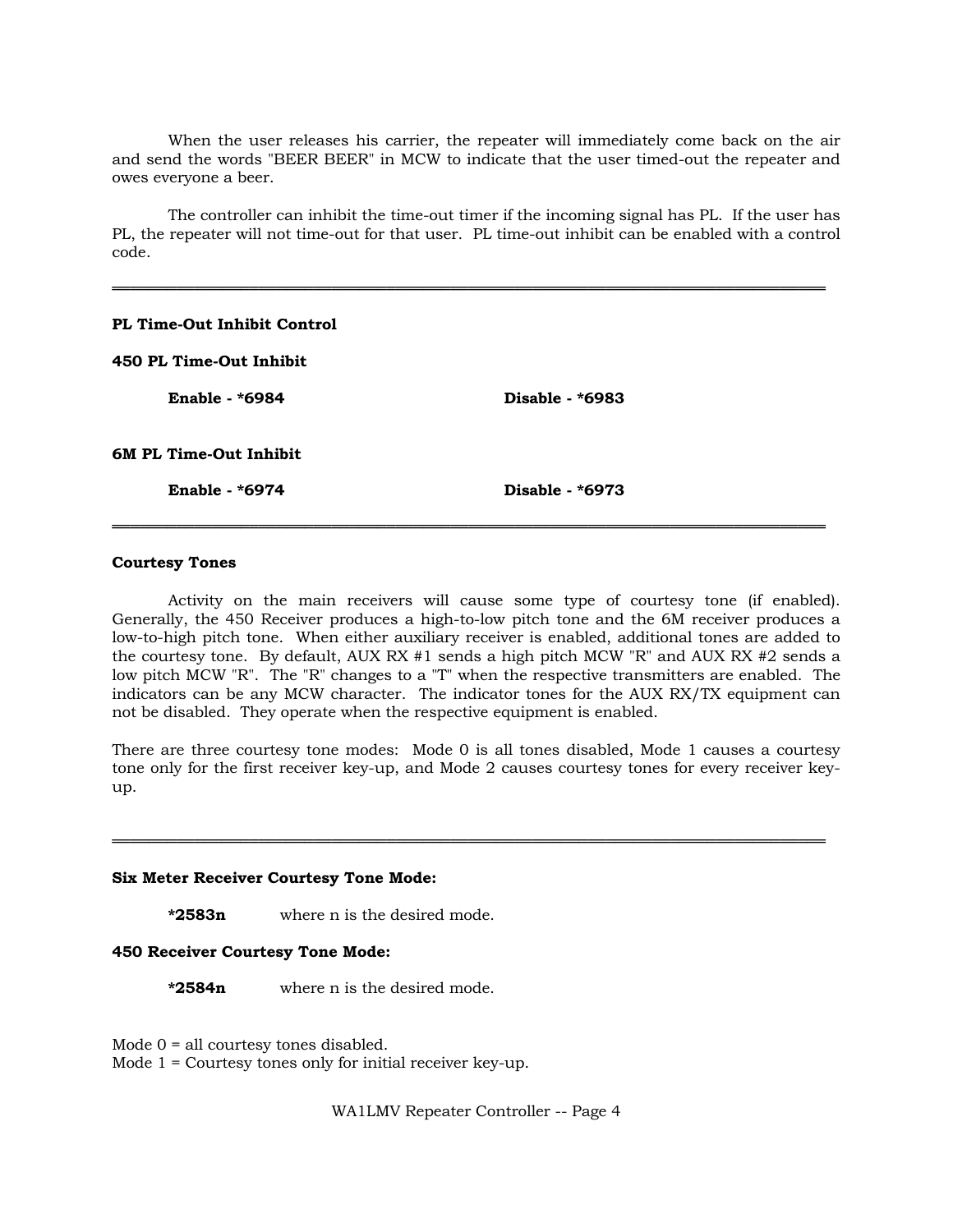Mode 2 = courtesy tones for every receiver key-up.

#### **Main Receivers Control**

Both main repeater receivers can be set to one of three modes:

1 - Completely Disabled, 2 - Enabled with PL, or 3 - Enabled without PL.

### **Six Meter Receiver Control:**

| Enable (with PL) $-$ *6971 | Enable (no PL) $-$ *6972 | Disable - $*6970$ |
|----------------------------|--------------------------|-------------------|
| 450 Receiver Control:      |                          |                   |
| Enable (with PL) $-$ *6981 | Enable (no PL) $-$ *6982 | Disable - $*6980$ |

Both main receivers can also respond to a temporary PL disable command from the users. This command will disable the PL on the respective receiver only for the default time of 60 seconds. The command is a single digit command.

══════════════════════════════════════════════════════════════════════════════

══════════════════════════════════════════════════════════════════════════════

**6M Temporary PL Inhibit - 1 450 Temporary PL Inhibit - 2**

**Reset Both Main Receivers PL Inhibit - 3**

There is a control function to enable/disable either function.

#### **6M Temporary PL Inhibit**

 **Enable - \*6976 Disable - \*6975** 

**450 Temporary PL Inhibit** 

 **Enable - \*6986 Disable - \*6985**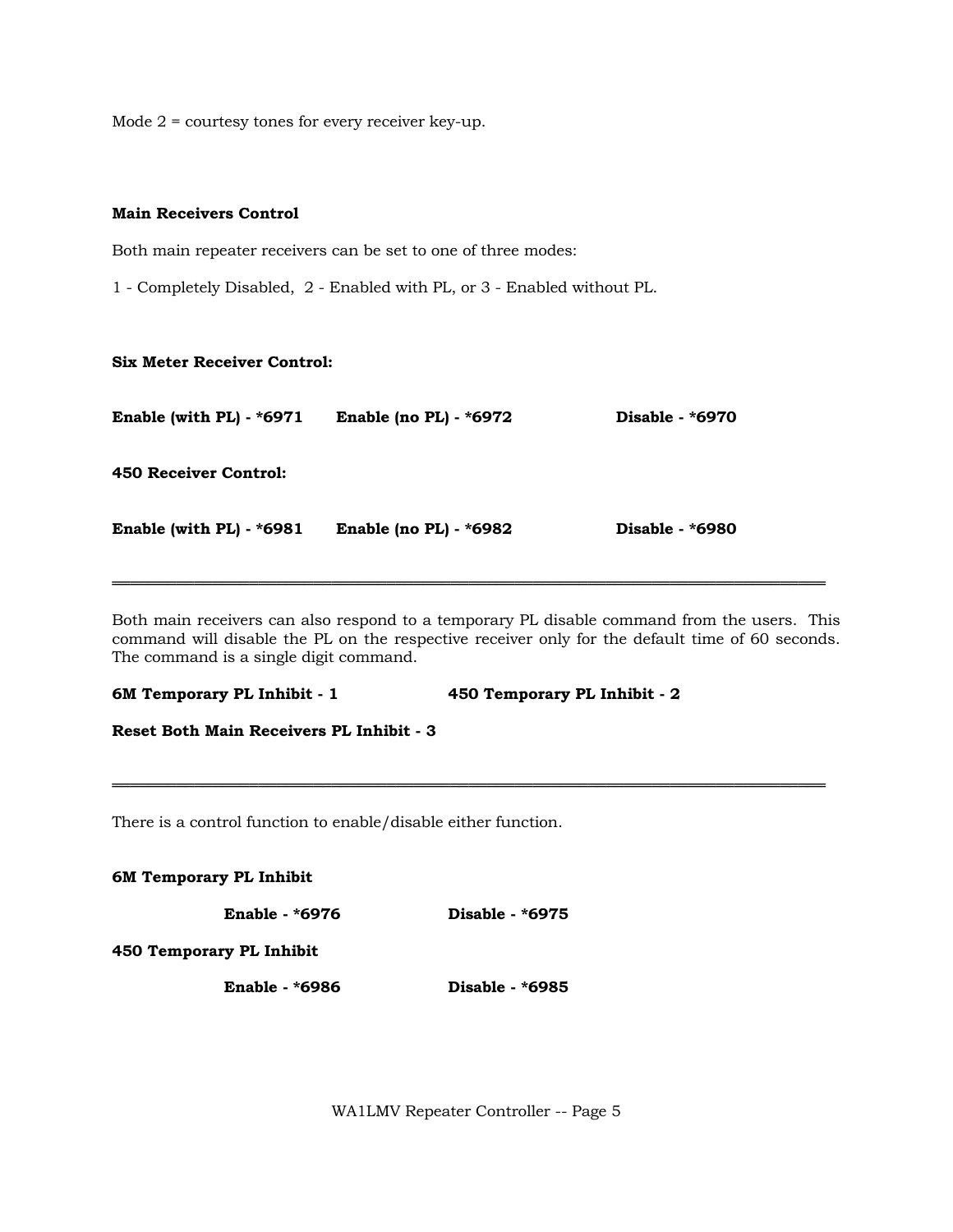The Six Meter Repeater currently has two separate antennas selectable through an antenna relay via control command. Antenna #1 is the Phelps Side-Mount Dipole at 100'. Antenna #2 is the same model antenna at 50'.

| Antenna #1 Select - *2541<br>Macro Command - #4 | Antenna #2 Select - *2542<br>Macro Command - #7 |  |
|-------------------------------------------------|-------------------------------------------------|--|
| Main Transmitters Control                       |                                                 |  |
| 6M Transmitter                                  |                                                 |  |
| <b>Enable - *6993</b>                           | Disable - $*6992$                               |  |
| <b>450 Transmitter</b>                          |                                                 |  |
| Enable - *6991                                  | Disable - *6990                                 |  |
|                                                 |                                                 |  |

#### **450 Transmit Limit Control**

 The 450 Transmitter has a function which will limit the time that the 450 transmitter remains on the air if a conversation is in progress where all the stations are on six meters. If the repeater has been idle for five minutes, any station will cause both main transmitters to come on. If stations are using only six meters, the 450 transmitter will drop out after ten minutes of repeater usage. Any station keying up on the 450 input will reset the ten minute timer and restore the 450 transmitter to operation. Any DTMF digit received on either main receiver will also reset the 10 minute timer. The ID will be broadcast on 450 at the same time it is sent on six meters. However, if the 450 TX limit timer has timed out, the 450 transmitter will drop out as soon as the ID is complete.

 If the repeater remains unused for five minutes, the limit timer will be reset and the transmitters will again respond in tandem.

A control function is available to disable the 450 Transmit Limit.

**450 Transmit Limit Control** 

 **Enable - \*2531 Disable - \*2530**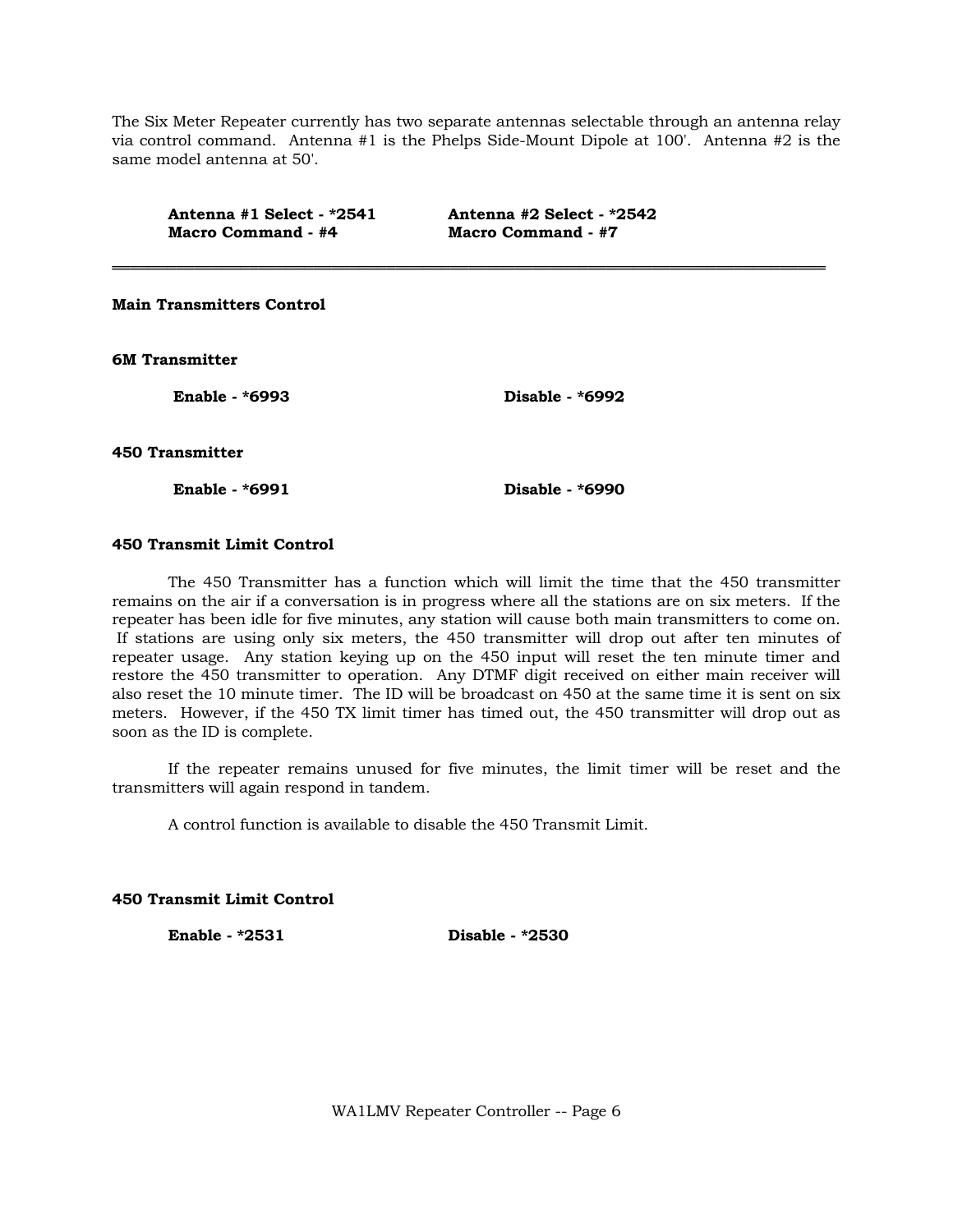## **Identifier**

 The controller supports MCW and Speech ID. There is a 7 minute ID timer. 7 Minutes was chosen so that the total maximum ID time will not exceed 10 minutes. The receiver time-out timers are set to three minutes. Because the ID is polite, and will wait for the user to stop transmitting, the maximum ID interval will be the ID time plus the time-out time. (Note that with PL Time-Out Inhibit, it is possible to exceed the 10 minute maximum ID time required by the FCC.)

 The controller uses MCW ID during repeater usage. After the repeater usage stops, it will do a final ID (called Broadcast ID) one time at the next ID timer time-out. The Broadcast ID will be in Voice.

ID Start Commands:

| MCW:            | *2508 | or | <b>Macro Command #8</b> |
|-----------------|-------|----|-------------------------|
| Speech: $*2509$ |       | or | Macro Command #9        |

══════════════════════════════════════════════════════════════════════════════

## **Autopatch**

 The Autopatch is full-duplex using a standard hybrid and dual-line amplifier on a touchtone phone line without special services like Totalphone. The Autopatch has a 2 minute inactivity dump timer which is reset by activity on either main receiver.

| Access - *2501         | or | Macro Command #1 |
|------------------------|----|------------------|
| <b>Release - *2500</b> | or | Macro Command #0 |

 The basic access command will draw dialtone. Dialing of the phone number will now be made using the tones you send over the radio.

══════════════════════════════════════════════════════════════════════════════

#### **Touchtone Regeneration**

 The controller has a touchtone encoder which can also dial the phone. To use the encoder to regenerate the number received over the radio, append the desired phone number to the access code.

#### **Access - \*2501 nnnnnnn or Macro Command #1 nnnnnnn**

 For example, using the code \*2501 5890960 will cause the dialer to regenerate the number 589-0960 and dial the telco test tone. Likewise, dialing #1 5890960 will do the same thing.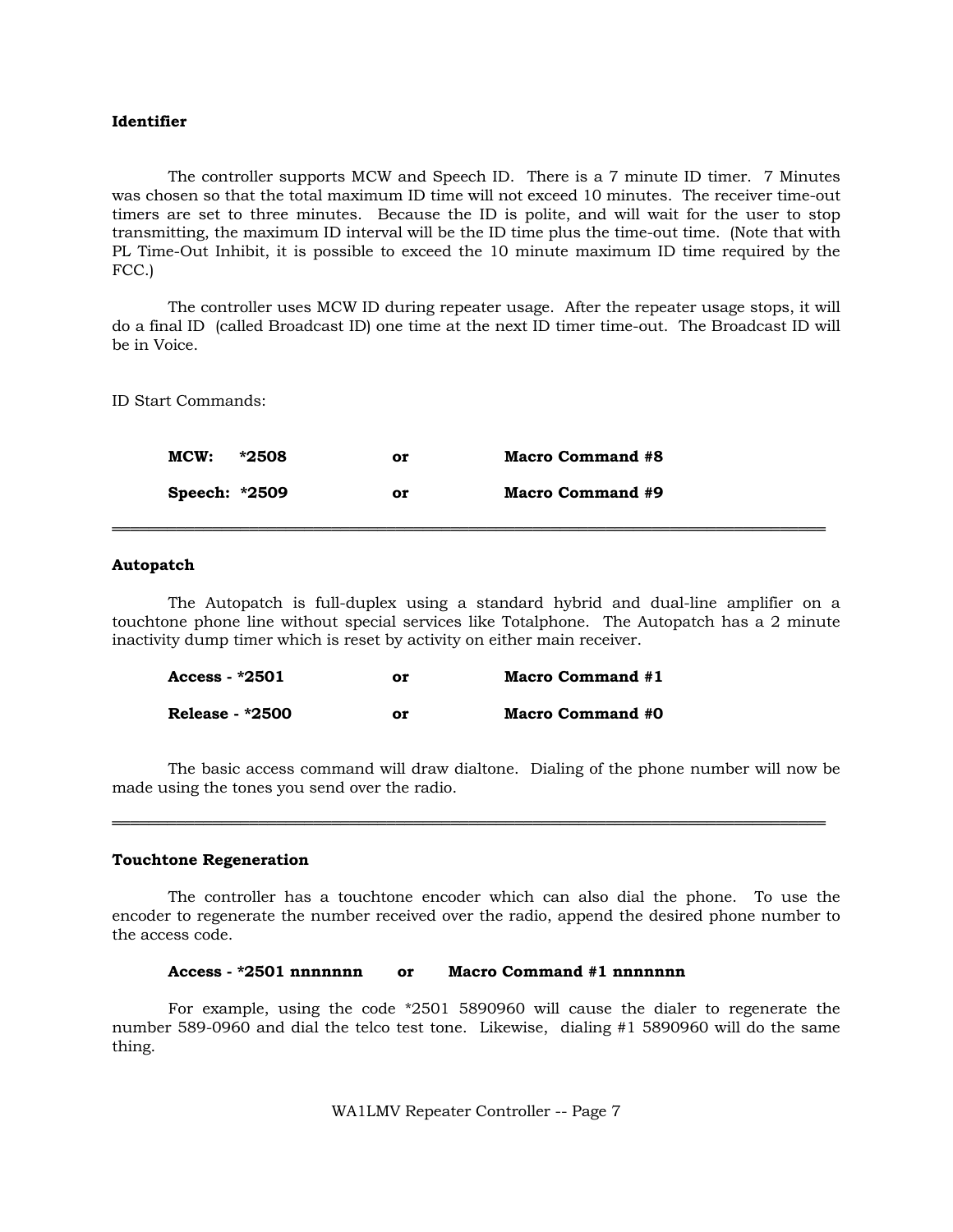## **Speed Dialer**

There are ten programmed Speed-Dial numbers stored in the controller.

#### **Access - \*2502 n or Macro Command #2 n**

where "n" is the desired Speed Dialer number from 0 to 9. Speed Dialer slot "0" always stored the last number manually entered through the Touchtone Regeneration function above. You could use \*2502 0 or Macro Command #2 0 to re-dial the last manually dialed number.

### **Default Speed Dialer Assignments:**

 **0 - Last Manually Dialed Number** 

══════════════════════════════════════════════════════════════════════════════

- **1 WA1LMV House**
- **2 WA1SZU House**
- **3 K1ZSG Shop**
- **4 WA1ZDF House**
- **5 WA1YHM House**
- **6 WA1LMV Shop**
- **7 Telco Test**
- **8 WA1SHC House**
- **9 State Police**

## **Time, Date and Alarm Clock Functions**

 The controller uses the National MM58167 Time of Day Clock/Calendar. The time and date can be spoken by the speech synthesizer.

══════════════════════════════════════════════════════════════════════════════

## **Speak the Time**

The time will be spoken in 12 hour AM/PM format.

 **Access - \*2506** or **Macro Command #6**

## **Speak the Date**

The date will be spoken in numeric format.

 **Access - \*2536**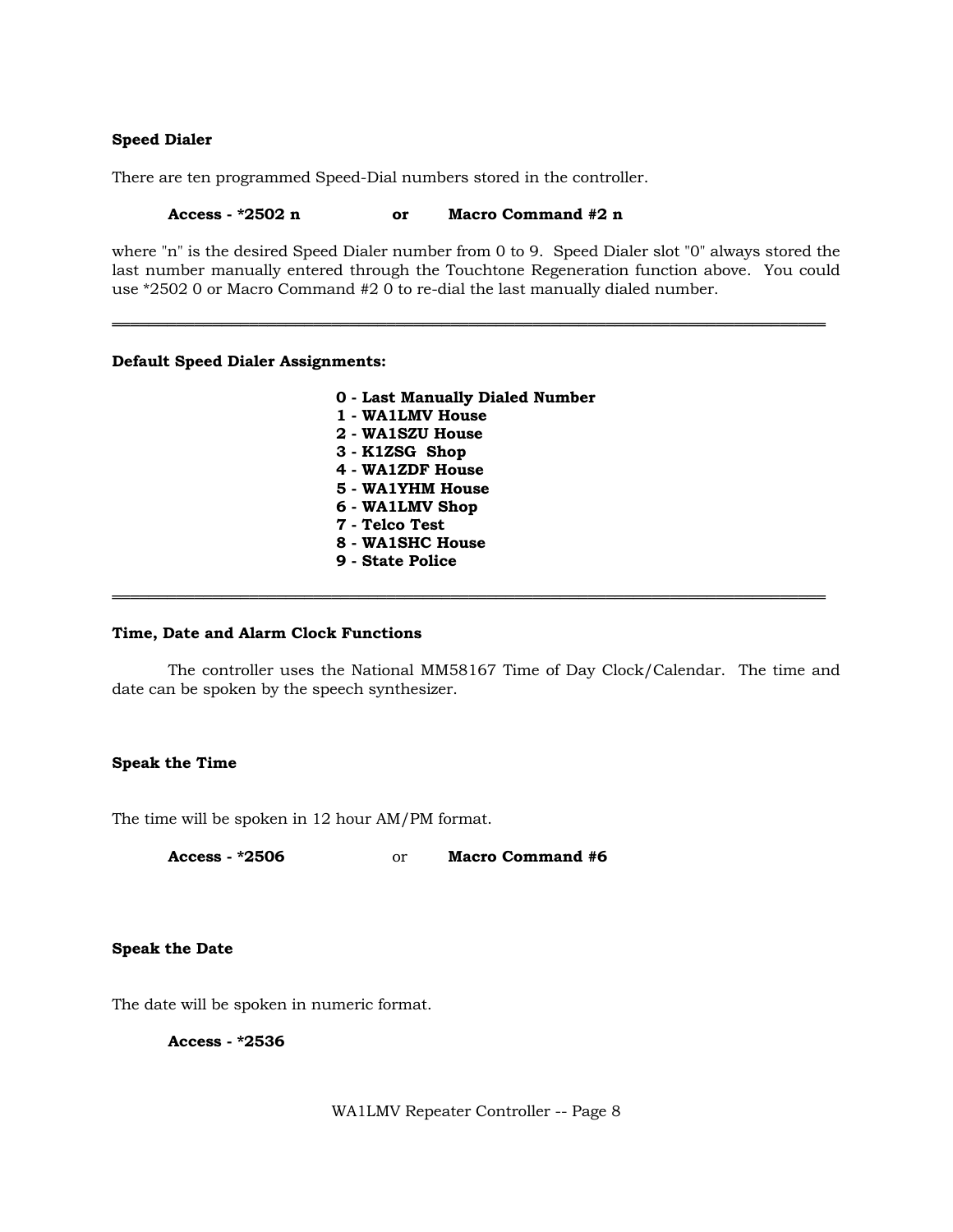## **Set the Clock Time**

|    | *6911 hh mm ss           | where $hh = hours (0 to 23)$                                                                     |
|----|--------------------------|--------------------------------------------------------------------------------------------------|
| or | $*6911$ hh mm            | $mm = minutes (0 to 59)$                                                                         |
|    |                          | $ss =$ seconds (0 to 59)                                                                         |
|    |                          | The seconds entry is optional. If no seconds are entered, the seconds will be reset to zero when |
|    | the command is accepted. |                                                                                                  |

## **Set the Clock Date**

|     | $*6912$ mm dd yyyy | where mm = month $(1 to 12)$ |
|-----|--------------------|------------------------------|
| or  | *6912 mm dd yy     | $dd = day$ (1 to 31)         |
| or. | *6912 mm dd        | $yyyy = year$ (1991)         |

**Change Hour up or down** (to adjust between standard and daylight saving time)

| *6914 | Subtract one hour from current time |
|-------|-------------------------------------|
| *6915 | Add one hour to current time        |

### **Hourly Chime**

The controller polls the current time and will announce each hour. The hourly chime function will cause one "mega-beep" followed by the current time and repeater ID spoken at the start of each hour. If it is not time for the repeater to ID, only the time will be spoken and the ID will wait until later.

══════════════════════════════════════════════════════════════════════════════

 **Enable - \*2535 Disable - \*2534**

#### **Events**

The controller maintains ten programmable events in memory and polls the system time to test for pending events. Any control system command can be executed at any time during a 24 hour period by programming that code along with the desired time into one of the ten events.

══════════════════════════════════════════════════════════════════════════════

Some typical applications would be to turn on the receiver PL at midnight and off again at 7 AM. Another (default) application would be to perform the "Curly" routine at Noon and Midnight!

Events can have either a high or low priority. Low priority events will not be processed if either main receiver is active. If their time has arrived and a station is on either main receiver, the event will be skipped completely until the next day, 24 hours later. High priority events will be performed unconditionally as soon as their time has arrived. If you do not want speech or MCW announcement of the event when it happens, you can perform the command silently by using two "\*\*" characters.

WA1LMV Repeater Controller -- Page 9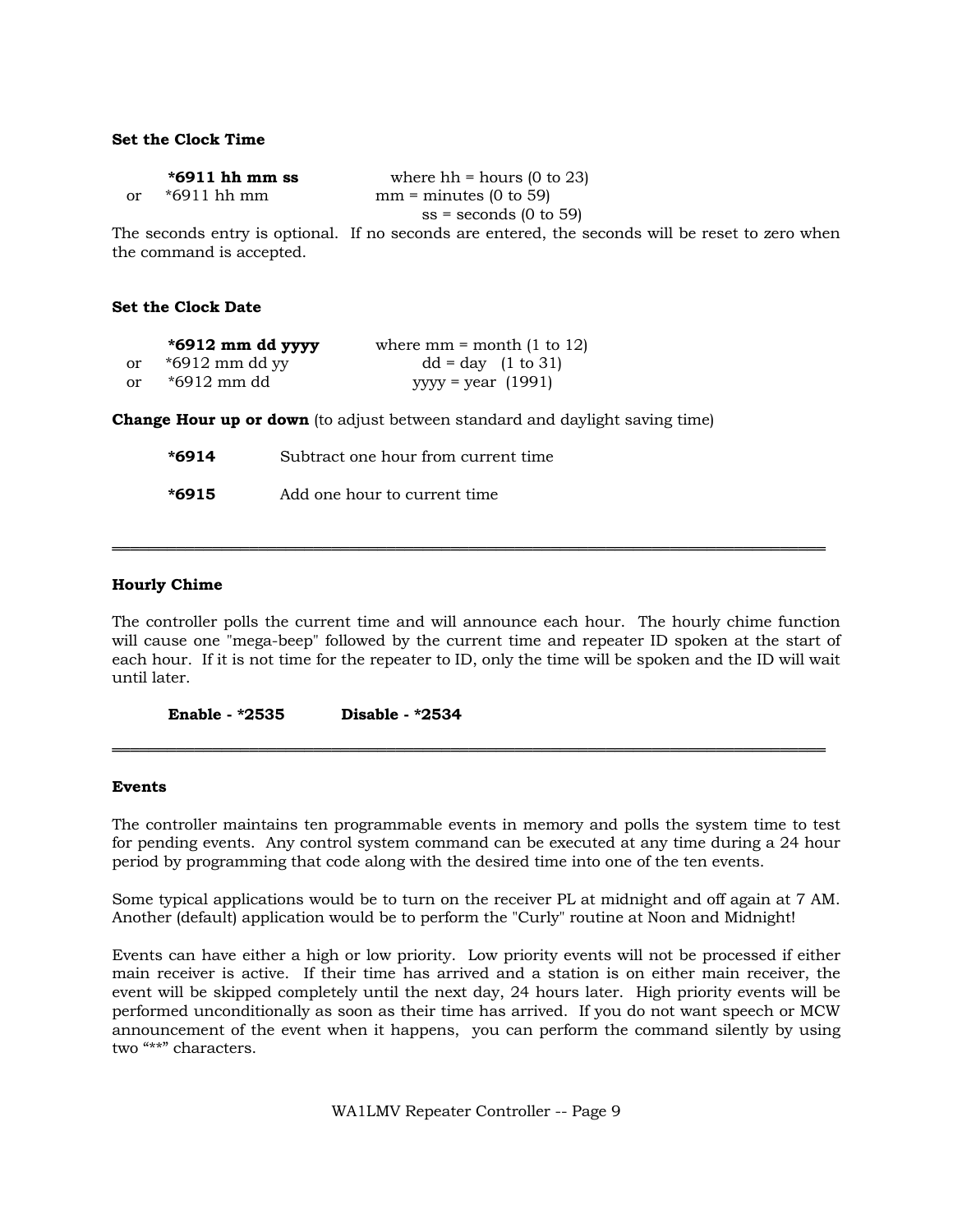## **Program Scheduled Events**

| $*6913$ e p hh mm cccccc | where $e =$ the event (0 to 9)              |
|--------------------------|---------------------------------------------|
|                          | $p =$ the priority (0 = Low, 1 = High)      |
|                          | $hh = hours (0 to 23)$                      |
|                          | $mm = minutes (0 to 59)$                    |
|                          | $cccccc = control code (i.e. *2505)$        |
|                          | or silent commands (i.e. **6972)            |
|                          |                                             |
| *6913 e                  | this command (without time or control code) |
|                          | toggles the active/not active status of     |
|                          | event 'e'. The controller will respond in   |
|                          | MCW or Speech with 'on' or 'off to          |
|                          | indicate the current status.                |

A special function - **\*2539** is available to call the "Curly" routine from the Scheduler when the hourly chime is disabled. This function calls the time, ID and Curly so that it can be used from the scheduler to announce only at selected times, such as Noon and Midnight.

══════════════════════════════════════════════════════════════════════════════

## **Programmable Macro Keys**

The controller software supports ten programmable Macro Functions. These are speedcommands which consist of #0 through #9. Any five digit (\*) command can be programmed into the ten Macro Command slots.

## **Default Macro Command Settings:**

| #0 - Autopatch Off     | (*2500)   |
|------------------------|-----------|
| #1 - Autopatch On      | (*2501)   |
| #2 - Speed Dialer      | (*2502)   |
| #3 - Speak Last Number | $(*2503)$ |
| #4 - Antenna #1        | (*2541)   |
| #5 - Curly Routine     | (*2505)   |
| #6 - Speak Time        | (*2506)   |
| $#7$ - Antenna $#2$    | (*2542)   |
| #8 - MCW ID Start      | (*2508)   |
| #9 - Voice ID Start    | (*2509)   |

The controller software substitutes the  $(*)$  code for the related  $(*)$  Macro Command. This means that if the (\*) code accepted additional digits at the end of the code, the (#) will accept them the same way. For example, to access the autopatch and dial the number 589-0960, you would dial #1 5890960. This is the same as entering \*2501 5890960. To dial speed dialer slot 6, you would use #26 which is the same as entering \*25026.

## **Programming Macro Function Keys**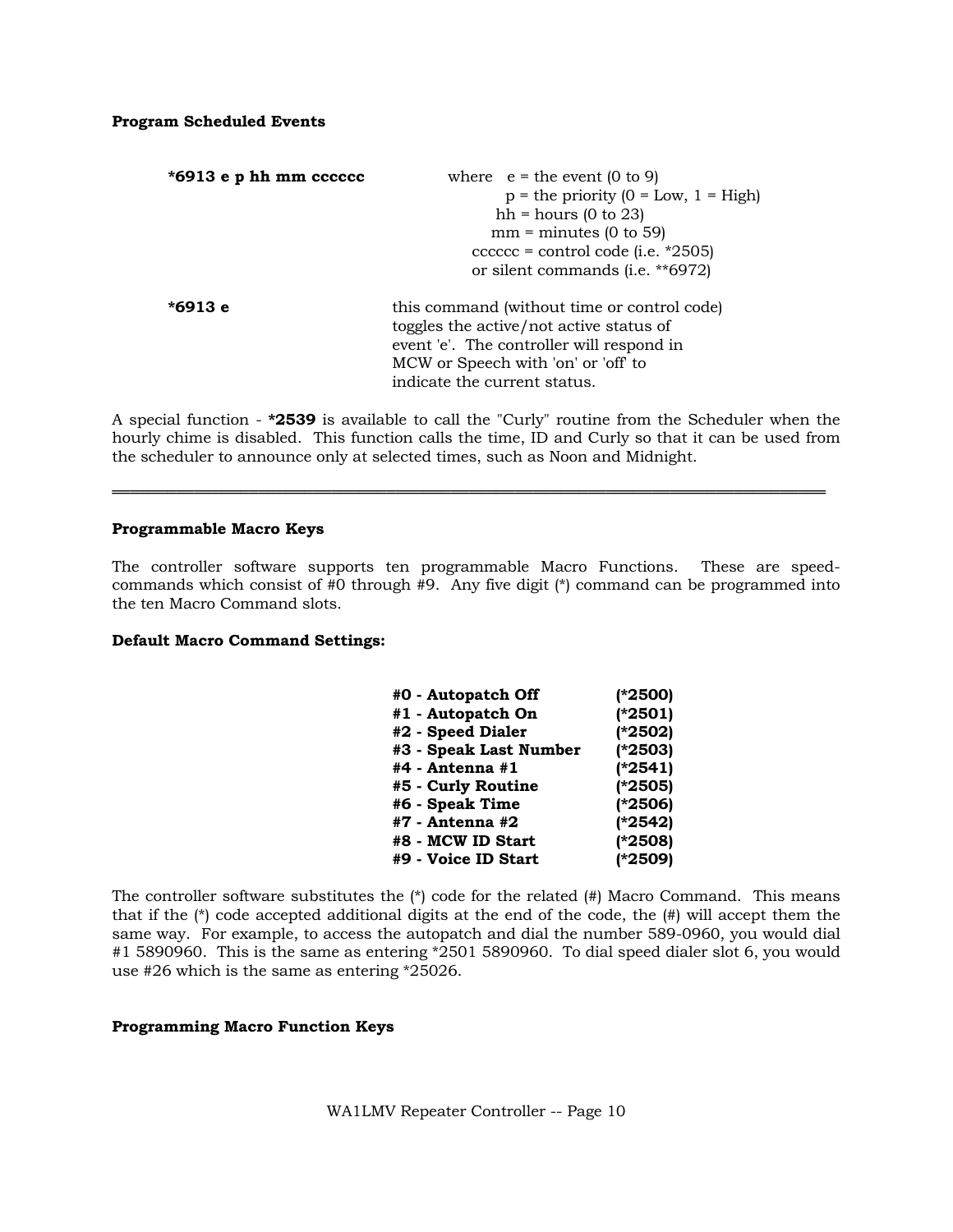| $*6952$ n ccccc | where n is the Macro Key to program (0 to 9)<br>and ccccc is the command to store, i.e. *2501 |
|-----------------|-----------------------------------------------------------------------------------------------|
| Example:        | $*6952$ 1 $*2501$ will store $*2501$ Autopatch On into<br>Macro Key $#1$                      |

## **Enable/Disable Macro Commands**

 **Enable - \*6951 Disable - \*6950** 

### **Landline Control**

The controller supports dial-up callers (reverse autopatch) and dial-up control system access. The phone number is **(860) 673-4390**.

══════════════════════════════════════════════════════════════════════════════

The control system can disable the ring detector. This is useful when a prankster (or Extra Class Licensee) stumbles upon the repeater phone number and delights in playing havoc.

## **Ring Detector:**

 **Enable - \*6963 Disable - \*6962**

**Reverse Autopatch**: The caller simply calls the number. After 4 rings, the controller answers. After 5 seconds, the transmitters will key and the controller will generate a audible ringing signal for the next 45 seconds or until a repeater user accesses the autopatch. After 45 seconds, the system resets if no one answered the phone.

**Dial-up Control**: After 4 rings, the controller answers the phone. You have 5 seconds to unlock the control system by pressing the digit ZERO. The controller will send two tones back at you to signal that you were successful. You now have full access to all the control functions. You have a ten minute time limit before the controller hangs-up. The time is preset back to ten minutes each time the dial-up user presses any valid touchtone digit.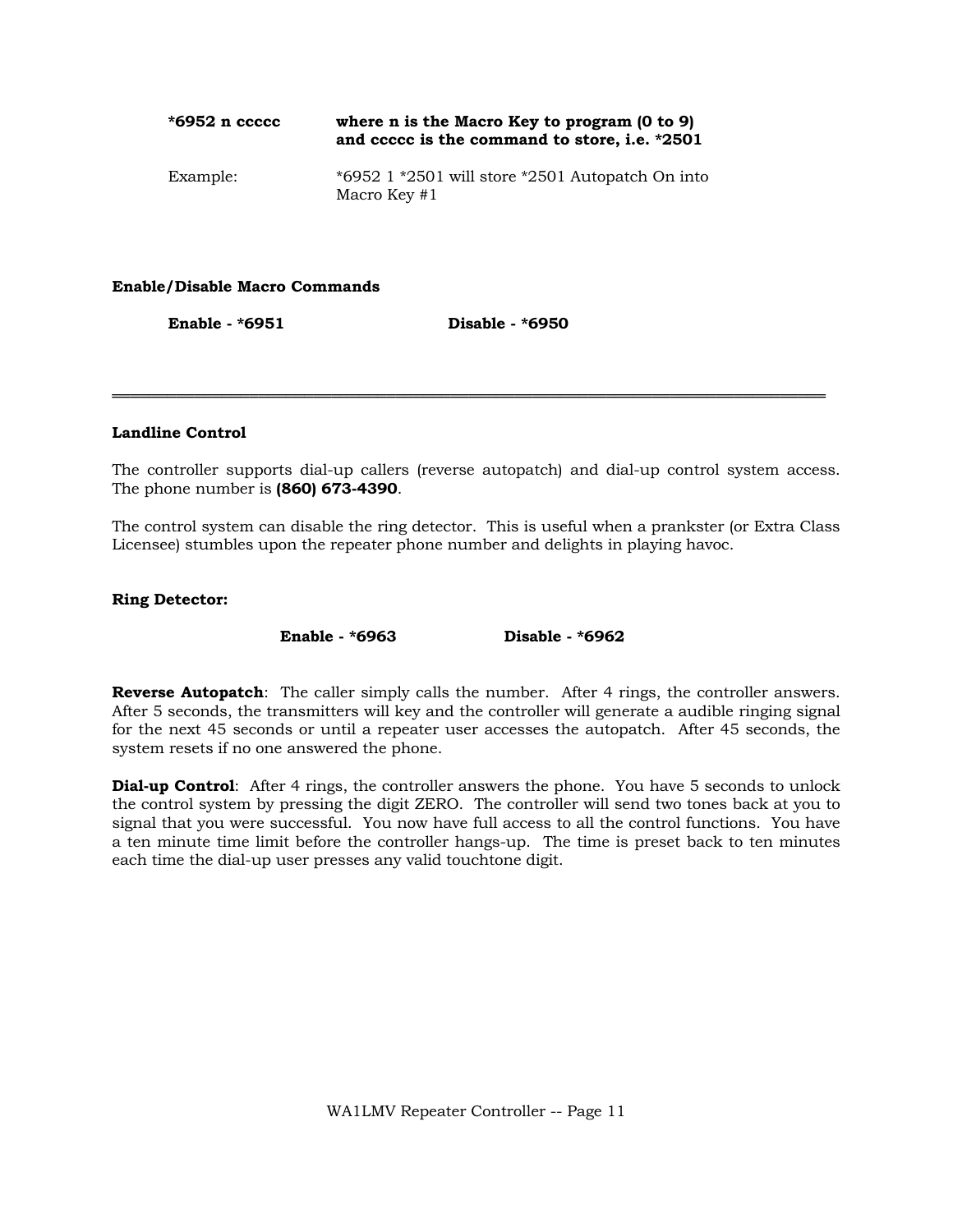Here are a few control codes of particular interest to Dial-up Users:

 **Phone Number: 582-8024 \*2591 - Full Autopatch ON** (same as \*2501)  **\*2590 - Full Autopatch OFF** (same as \*2500) (also turns Monitor Mode OFF)  **\*2597 - Monitor Mode ON** (half-patch -- listen only mode)  **\*2596 - Monitor Mode OFF \*2598 - Reset Landline Control** (hangs up when you are done)

Remember that if you are dialing-up to disable a receiver with open squelch, don't enter the Monitor Mode or access the Autopatch. The open receiver noise may block your phone line touchtones from being processed by the landline DTMF decoder. In any event, you can always try again in ten minutes!

During a landline control session, only the \*259n series codes have audible response feedback to the control user on the phone. This is in the form of two DTMF tone bursts. If the control user enabled the monitor mode (\*2597), he will hear Speech or MCW readout as it is being sent over the repeater. During a landline control session, the controller will not error out on random DTMF digits entered over the phone unless they begin with a (\*) or (#) and were not a valid control or macro sequence. Pressing any DTMF digit will preset the landline control time limit back to 10 minutes.

## **DTMF Decoder Commands**

There are several DTMF decoder control functions provided to enhance system versatility. You can require PL on either main receiver in order to respond to DTMF. You can disable the DTMF audio mute.

══════════════════════════════════════════════════════════════════════════════

**450 PL required for DTMF** 

 **Enable - \*6921 Disable - \*6920** 

**6M PL required for DTMF** 

 **Enable - \*6923 Disable - \*6922**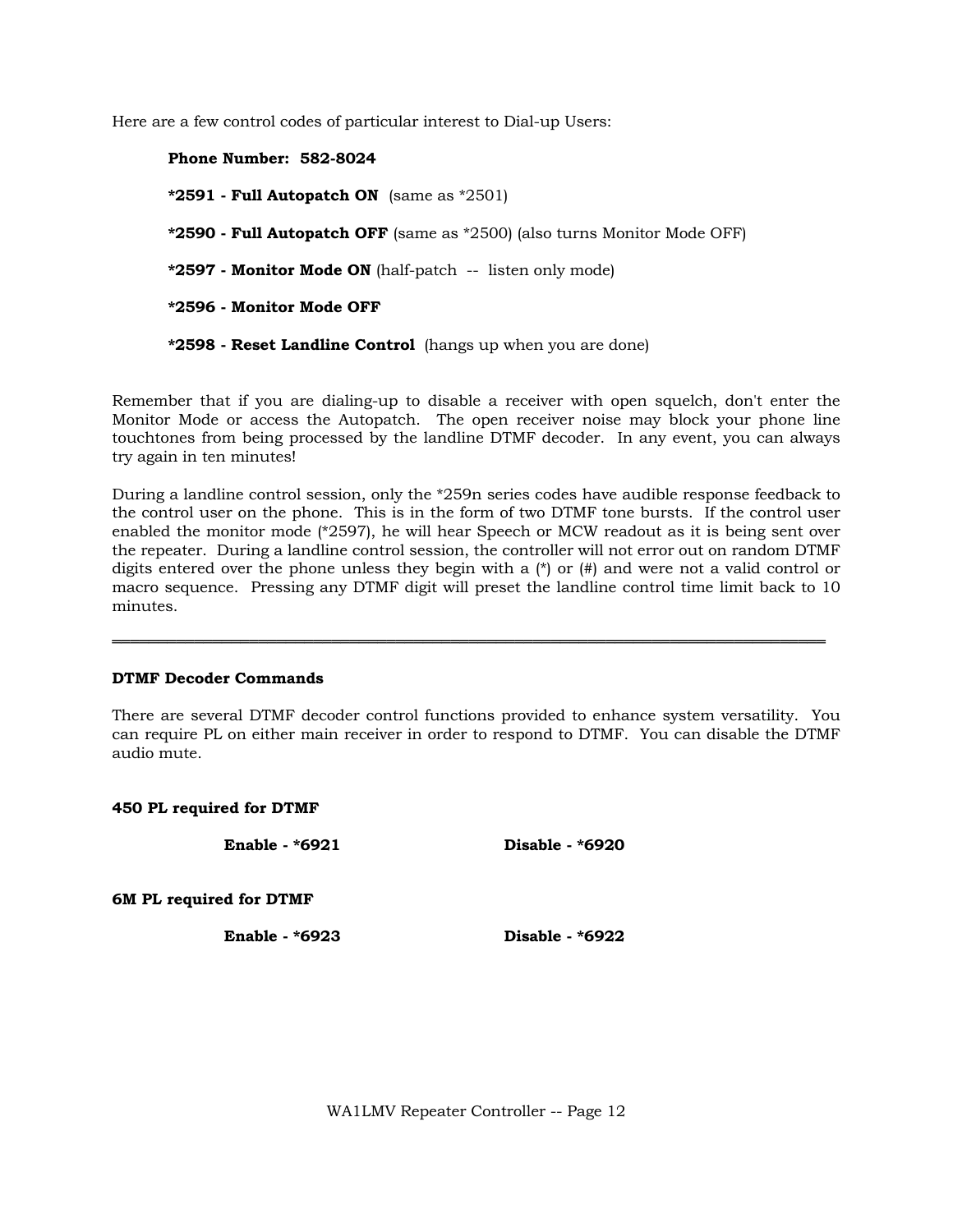#### **DTMF Mute Control**

 This function will enable or disable muting of Touchtones. Remember that there is another function called "DTMF Pass-Thru" (shown below) which will do the same thing for a fixed period of time and then self-reset.

 **Enable - \*6925 Disable - \*6924** 

#### **DTMF Pass-Through**

 Using this command, you can temporarily suspend controller processing of DTMF input so that your tones can go out over the transmitters unmuted and unrecognized by the controller. There is a ten second automatic time-out of the function. The controller will acknowledge with an MCW "OK" when the function is activated.

 **DTMF Pass-Through -** (single digit) **9**

#### **MCW/Speech Modes**

There are three modes in which MCW and speech functions operate. Mode 0 is all Speech and MCW disabled (except for MCW ID which is always enabled). Mode 1 is the MCW-Only Mode. This mode is forced if the controller does not find the SSI-263 Speech Chip when the software initializes. If the chip is not physically there and the user sends the command to enter Mode 2, MCW/Speech enabled, the controller will test again for the existence of the chip, not find it, and force Mode 1 again along with an MCW "NO" to indicate the function was not allowed.

#### **Set MCW/Speech Mode - \*2581n**

 where n is the desired mode: 0 = All MCW and Speech Disabled (except for MCW ID) 1 = MCW-Only Mode 2 = MCW/Speech Mode

**Diagnostic Functions**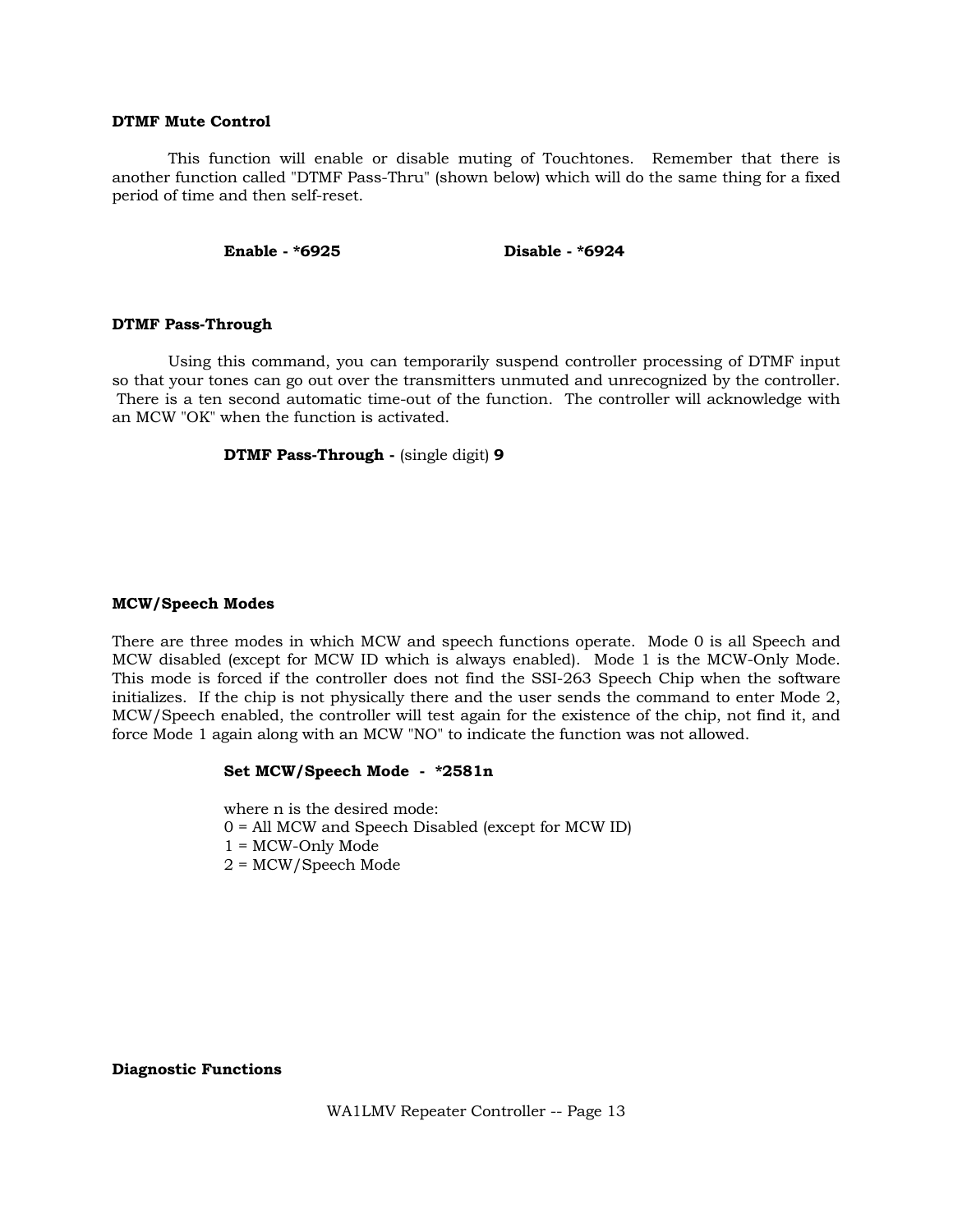#### **Memory or Port Read/Write Functions**

 Provisions are made to read the contents of any memory location or input port. You can also write to any memory location or output port. Because the software is very dynamic, you should remember that there are many memory locations and output ports which are frequently updated by the various routines. Just because you deposited a certain byte in memory doesn't mean that the controller software won't update that location with its own value during the next 1ms interrupt! You have to know what you are doing and you should have a copy of the latest repeater software source code listing in order to be effective and successful.

#### **Read Memory/Port - \*6930 aaaa**

#### **Write Memory/Port - \*6931 aaaa #0 dd**

 where: aaaa = Memory or Port Address in HEX dd = Data in HEX

Alpha HEX characters are entered with a two-digit DTMF sequence where  $A=#1$ ,  $B=#2$ ,  $C=#3$ ,  $D=44$ ,  $E=45$  and  $F=46$ .  $\neq 0$  is an space character and is used to separate the address from the data.

══════════════════════════════════════════════════════════════════════════════

 Several commands exist for testing the repeater or for use by people testing equipment in the field:

## **Key Transmitters for 5 Minutes**

This command will key both transmitters for 5 Minutes. Any main receiver input will reset the transmit tail to 5 seconds. The ID is started before the 5 Minute cycle so that the time will not be interrupted by an unexpected ID.

#### **Key Transmitters - \*6961**

**Test Tone and Speech Deviation**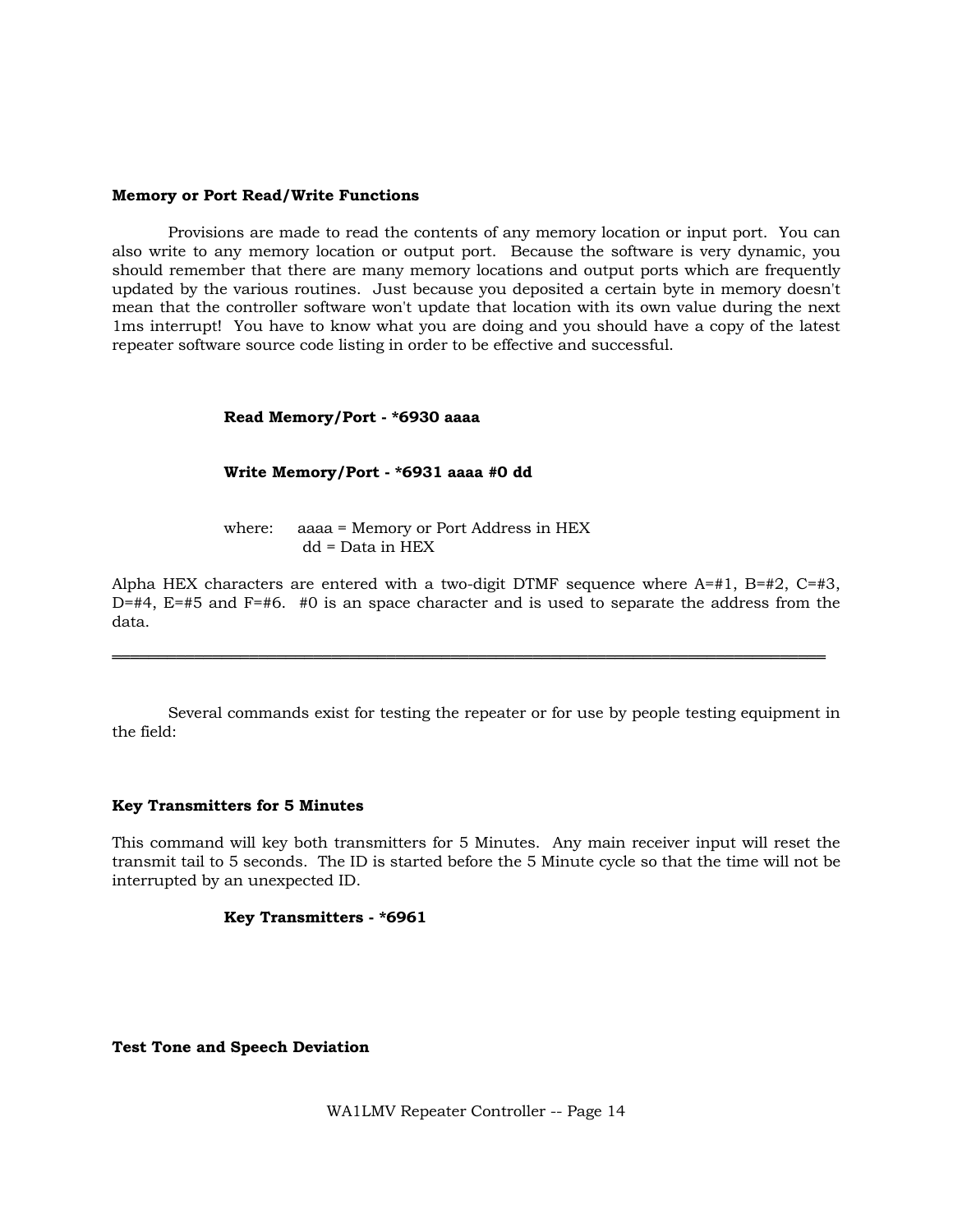Two commands are available for testing the deviation of the MCW ID and Courtesy Tones as well as the Speech Synthesizer. They will key the main transmitters for 5 Minutes and provide either a constant audio tone or a constant speech syllable (say 'Ahhh!'). Any input from either main receiver will reset the transmit tail to 5 seconds but will not necessarily stop the tone or speech. If courtesy tones are enabled, then the receiver input will also cause a courtesy tone which would stop the test tone. If a speech test is in progress, the only ways to stop the speech are the OFF function or to start any event which causes speech.

> **Test Tone Deviation ON - \*6933 Test Tone Deviation OFF - \*6932 Test Speech Deviation ON - \*6935 Test Speech Deviation OFF - \*6934**

## **Master Reset and User Reset Functions**

Two reset control codes are provided.

### **User Reset**

This User Reset command restores all User level commands to a default state (i.e. Autopatch OFF, all Link RX/TX OFF, Courtesy Tones ON, etc).

 **User Reset - \*2599**

#### **Master Reset**

This Master Reset command completely re-starts the controller and copies ALL default ROM parameters to working memory. This will wipe-out any changes made to any parameters before the command was initiated.

 **Master Reset - \*6999**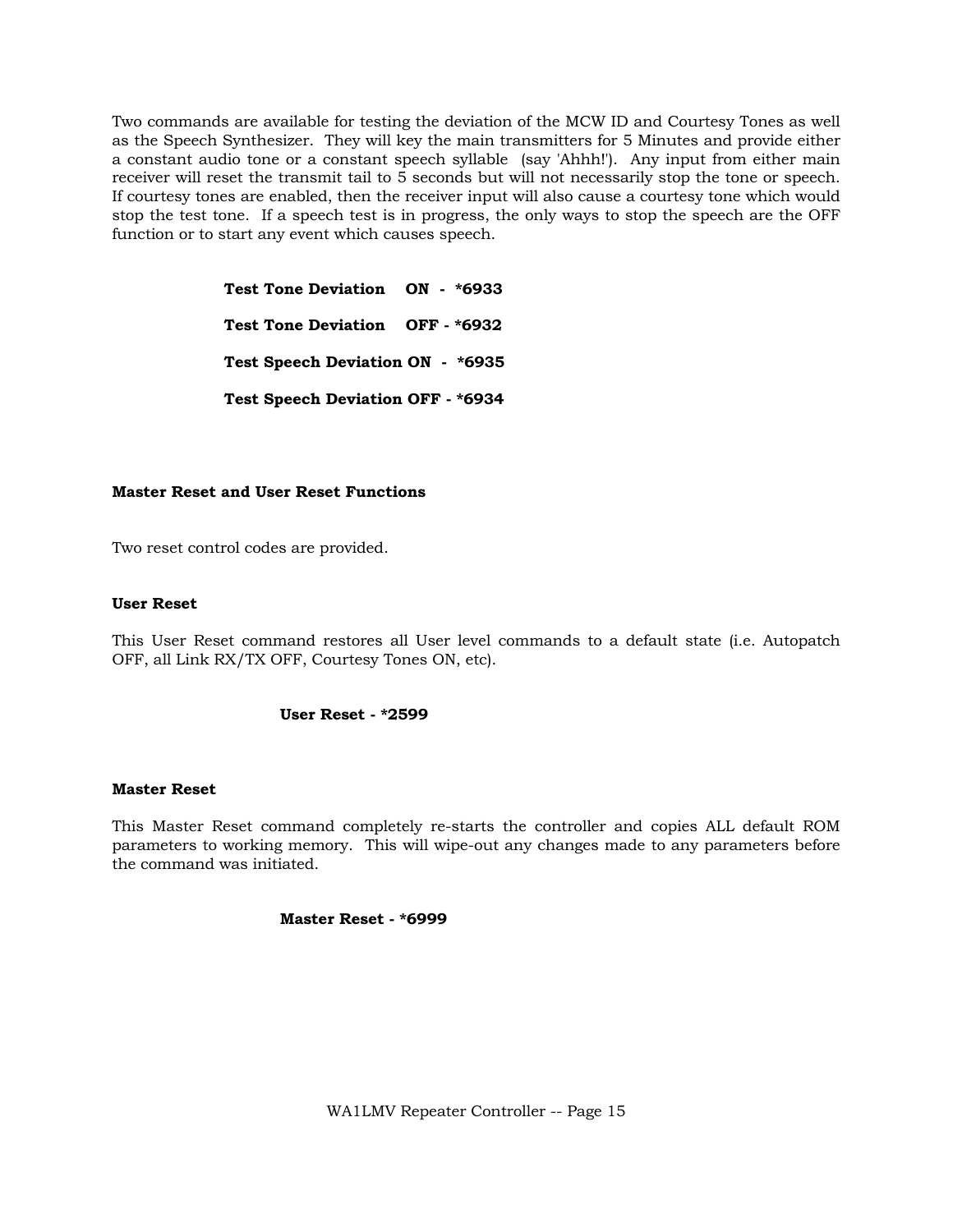## **WA1LMV Repeater User and Control Codes as of 11/09/1992**

|                 |              | acherar ober i anchono                              |
|-----------------|--------------|-----------------------------------------------------|
| Control Code    | Macro Code   | Description                                         |
| $*2501$         | #1           | Autopatch ON (Radio Dialing)                        |
| $*2501$ nnnnnnn | $#1$ nnnnnnn | Autopatch ON (with DTMF Regeneration)               |
| *2502 n         | #2 n         | Speed Dial (0 to 9) (0 is last manually dialed no.) |
| $*2503$         | None         | Speak the last dialed number                        |
| $*2500$         | #O           | Autopatch OFF                                       |
| $*2505$         | #5           | "Curly" Routine (also see *2539)                    |
| $*2506$         | #6           | Current Time                                        |
| $*2507$         | None         | "Super Beep" (Just for test)                        |
| *2508           | #8           | MCW ID Start                                        |
| *2509           | #9           | Voice ID Start                                      |

#### General User Functions

## Two Meter Remote Base Functions - 147.75 TX / 147.15 RX

| $*2511$  | None | Two Meter Receiver ON (also forces TX OFF) |
|----------|------|--------------------------------------------|
| l *2512  | None | Two Meter Transmitter ON                   |
| ll *2510 | None | Two Meter Receiver and Transmitter OFF     |

## Ten Meter Remote Base Functions - 29.6 TX / 29.6 RX **Not In Service**

| $*2521$           | None | Ten Meter Receiver ON (also forces TX OFF) |
|-------------------|------|--------------------------------------------|
| $\parallel$ *2522 | None | Ten Meter Transmitter ON                   |
| $\parallel$ *2520 | None | Ten Meter Receiver and Transmitter OFF     |

## Clock and Hourly Chime Functions

| *2506   | #6   | Speak the Time       |
|---------|------|----------------------|
| *2536   | None | Speak the Date       |
| $*2535$ | None | Enable Hourly Chime  |
| *2534   | None | Disable Hourly Chime |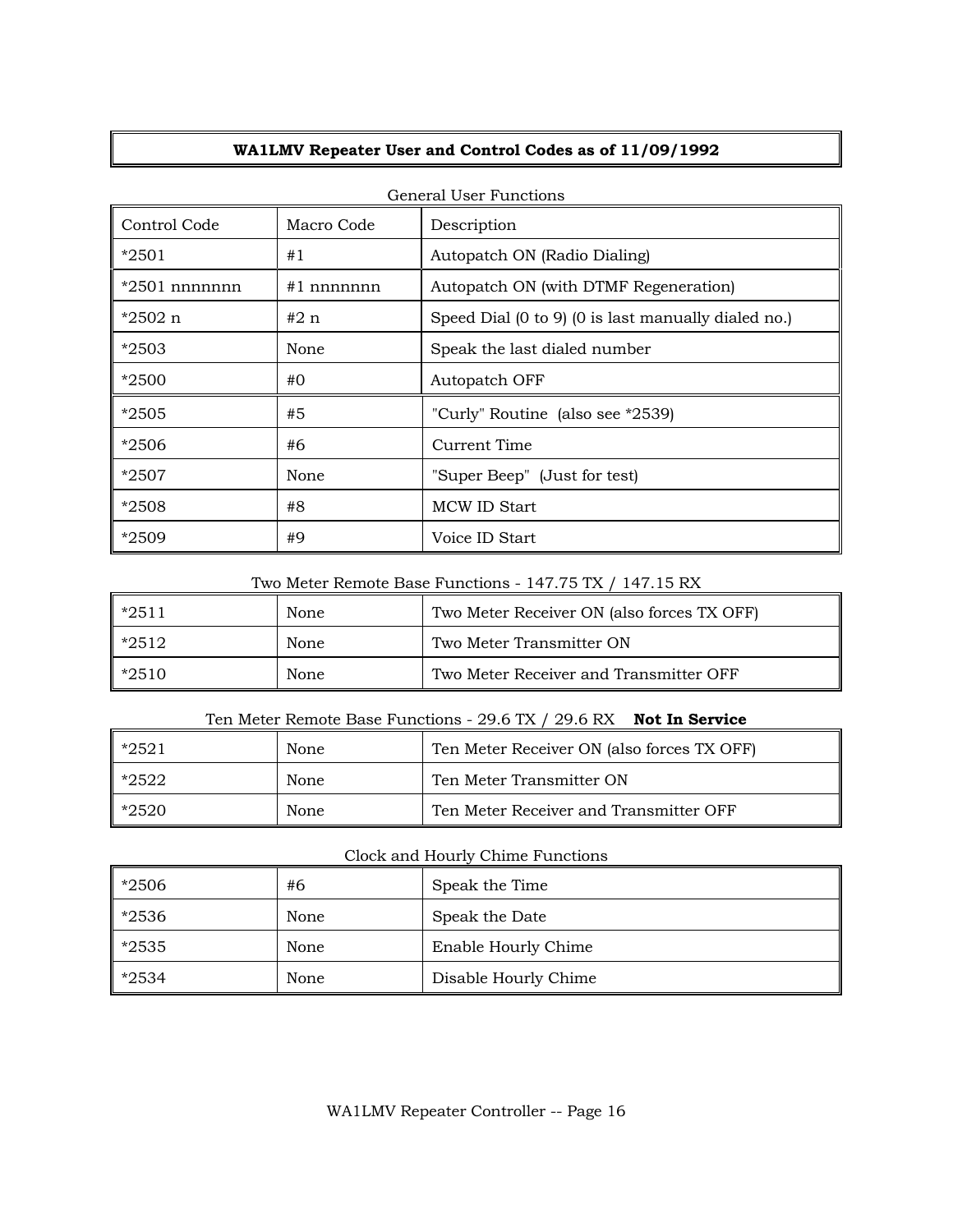| MCW and Speech Modes             |      |                                                        |
|----------------------------------|------|--------------------------------------------------------|
| $*25810$                         | None | MCW/Speech Disable (Mode 0)<br>(MCW ID always enabled) |
| $*25811$                         | None | MCW Only Mode<br>(Mode 1)                              |
| *25812                           | None | MCW/Speech Mode<br>(Mode 2)                            |
| 6M Receiver Courtesy Tone Modes  |      |                                                        |
| *25830                           | None | Courtesy Tone Disabled<br>(Mode 0)                     |
| *2583 1                          | None | Courtesy Tone on first RX Key-Up (Mode 1)              |
| *25832                           | None | Courtesy Tone on each RX Key-Up (Mode 2)               |
| 450 Receiver Courtesy Tone Modes |      |                                                        |
| $*25840$                         | None | Courtesy Tone Disabled<br>(Mode 0)                     |
| $*25841$                         | None | Courtesy Tone on first RX Key-Up (Mode 1)              |
| *2584 2                          | None | Courtesy Tone on each RX Key-Up (Mode 2)               |
| Antenna Relay Functions          |      |                                                        |
| $*2541$                          | None | 6M Antenna #1 Side Mount Dipole at 100'                |
| $*2542$                          | None | 6M Antenna #2 Side Mount Dipole at 50'                 |

# Landline Control Functions

| Call (203) 582-8024. Press Zero when phone answers. |      |                                     |
|-----------------------------------------------------|------|-------------------------------------|
| $\ $ *2591                                          | #1   | Full Autopatch ON (Same as *2501)   |
| ∥ *2590                                             | #0   | Full Autopatch and Monitor Mode OFF |
| ∥ *2597                                             | None | Monitor Mode ON                     |
| $*2596$                                             | None | Monitor Mode OFF                    |
| *2598                                               | None | Reset Landline Control              |

## Single Digit User Commands

|     | 6M Temp PL Disable    |  |
|-----|-----------------------|--|
| ، ا | 450 Temp PL Disable   |  |
| II. | Reset Temp PL Disable |  |
| l s | DTMF Pass-Thru        |  |

## **Master Reset User Functions**

| $\mid$ *2599<br>None | Master Reset User Functions to ROM Defaults |
|----------------------|---------------------------------------------|
|----------------------|---------------------------------------------|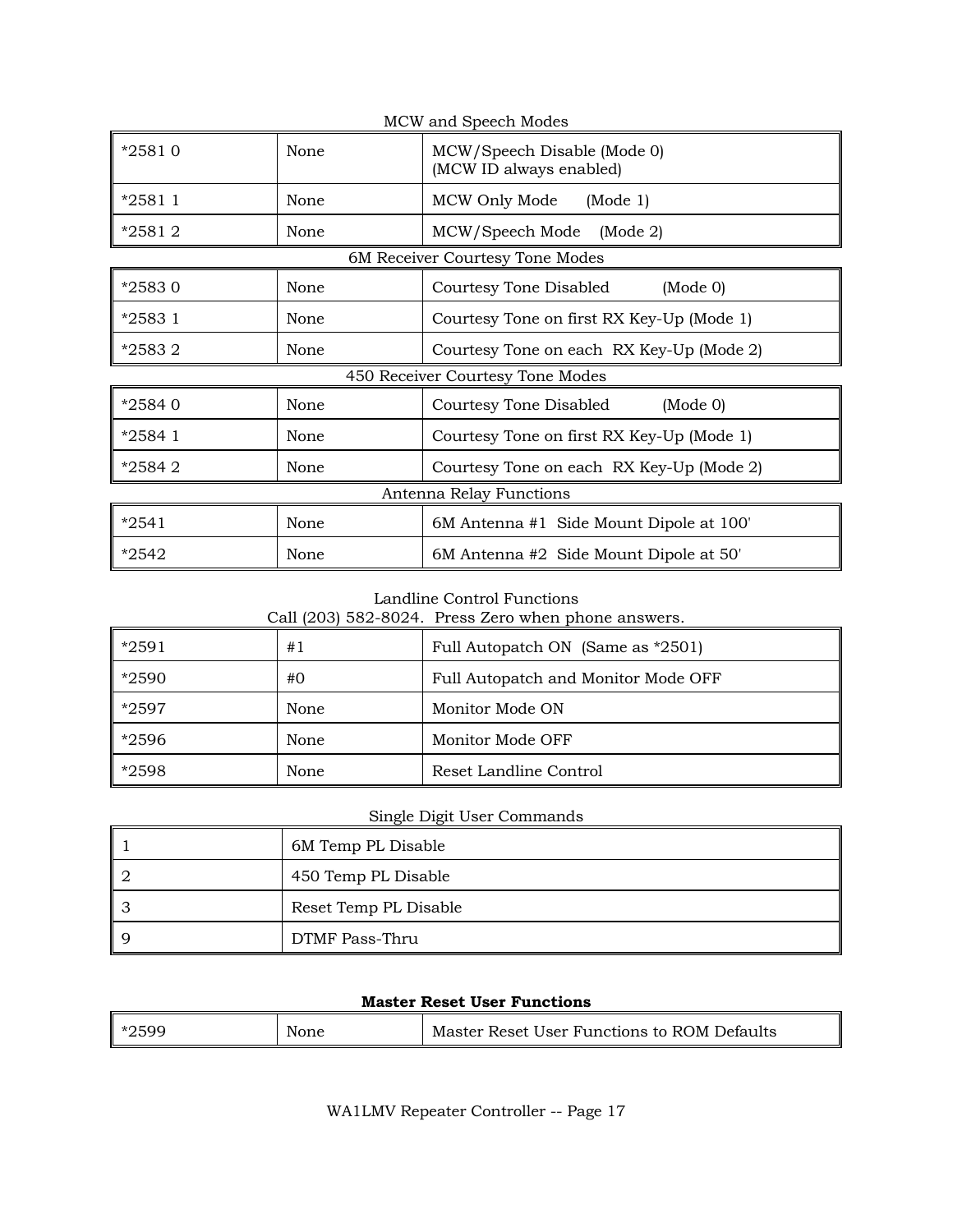|--|

## Autopatch Control Functions

| $*6901$              | <b>Autopatch Enable</b>                             |
|----------------------|-----------------------------------------------------|
| *6900                | Autopatch Disable                                   |
| l *6902 s nnnnnnnnnn | Program Speed Dialer Slot (s = slot, nnn is number) |
| $*6903$ s            | Speak Speed Dialer Number (s = slot)                |
| ∥ *6963              | <b>Ring Detector Enable</b>                         |
| ∥ *6962              | <b>Ring Detector Disable</b>                        |

## DTMF Decoder Functions

| $*6921$        | 450 DTMF PL Enable  |
|----------------|---------------------|
| *6920          | 450 DTMF PL Disable |
| *6923          | 6M DTMF PL Enable   |
| *6922          | 6M DTMF PL Disable  |
| *6925          | DTMF Mute Enable    |
| $*6924$        | DTMF Mute Disable   |
| $\mathsf{I}$ 9 | DTMF Pass-Thru      |

## Clock/Calendar Control Functions

| $*6911$ hh mm ss         | Set the Time:<br>$hh - Hours 0 to 23$<br>mm - Minutes 0 to 59<br>ss - Seconds 0 to 59 (optional)                                                                                                                                          |
|--------------------------|-------------------------------------------------------------------------------------------------------------------------------------------------------------------------------------------------------------------------------------------|
| *6912 mm dd yyyy         | Set the Date:<br>$mm$ - Month 1 to 12<br>dd - Day of the Month 1 to 31<br>yyyy - Year (1992) or yy (92)                                                                                                                                   |
| $*6913$ e p hh mm cccccc | Program Scheduled Event:<br>e - Event Number 0 to 9<br>$p -$ Priority $0 =$ low, $1 =$ high<br>$hh - Hours 0 to 23$<br>mm - Minutes 0 to 59<br>cccccc - Desired Control Code (i.e. *2500 or silent<br>command option, <i>i.e.</i> **2500) |
| *6913 e                  | Toggle Event Active Status<br>e - Event Number 0 to 9                                                                                                                                                                                     |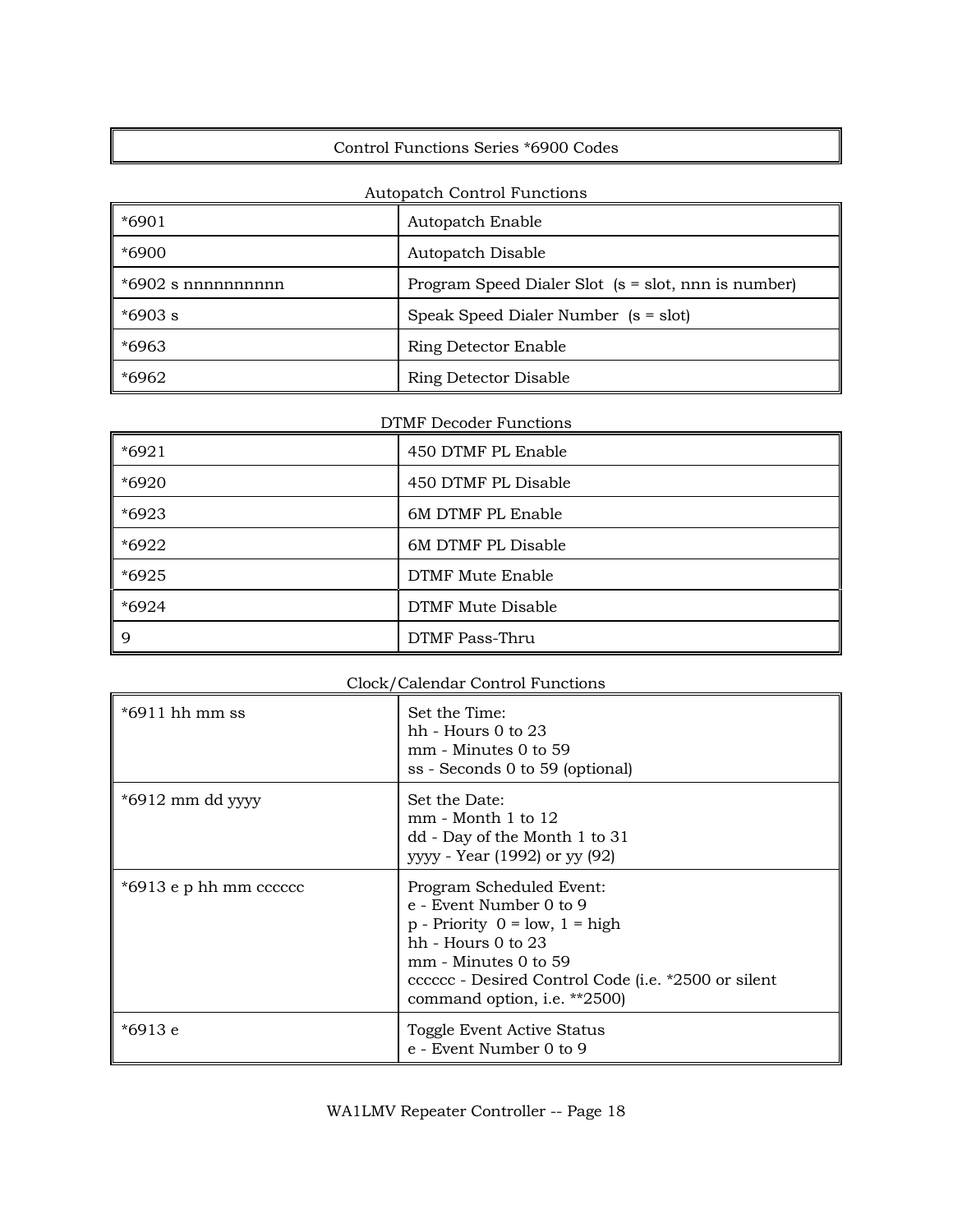WA1LMV Repeater Controller -- Page 19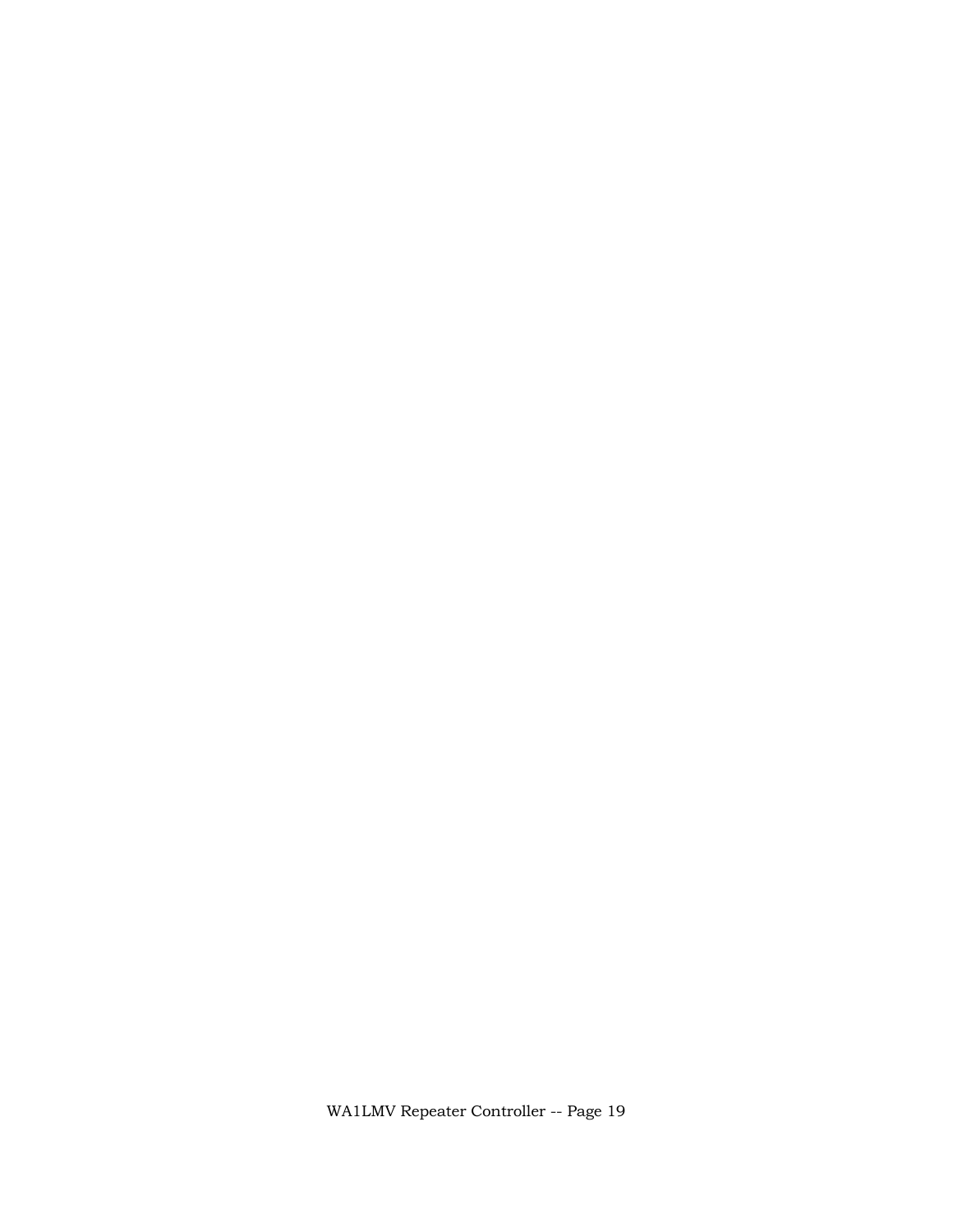| Clock/Calendar Control Functions |                                     |  |
|----------------------------------|-------------------------------------|--|
| $*6914$                          | Subtract One Hour from current time |  |
| $*6915$                          | Add One Hour to current time        |  |

## Six Meter Receiver Control Functions

| *6971 | 6M RX Enabled with PL Enabled                      |
|-------|----------------------------------------------------|
| *6972 | 6M RX Enabled with PL Disabled                     |
| *6970 | 6M RX Disabled                                     |
| *6974 | 6M RX Time-Out Inhibit during incoming PL Enabled  |
| *6973 | 6M RX Time-Out Inhibit during incoming PL Disabled |
| *6976 | 6M RX Temp PL Override Enable (User Function 1)    |
| *6975 | 6M RX Temp PL Override Disable (User Function 1)   |

## 450 Receiver Control Functions

| *6981 | 450 RX Enabled with PL Enabled                      |
|-------|-----------------------------------------------------|
| *6982 | 450 RX Enabled with PL Disabled                     |
| *6980 | 450 RX Disabled                                     |
| *6984 | 450 RX Time-Out Inhibit during incoming PL Enabled  |
| *6983 | 450 RX Time-Out Inhibit during incoming PL Disabled |
| *6986 | 450 RX Temp PL Override Enable (User Function 2)    |
| *6985 | 450 RX Temp PL Override Disable (User Function 2)   |

## Main Transmitters Control Functions

| $*6991$ | 450 TX Enabled             |
|---------|----------------------------|
| *6990   | 450 TX Disabled            |
| *6993   | 6M TX Enabled              |
| *6992   | 6M TX Disabled             |
| $*2531$ | 450 TX Time Limit Enabled  |
| $*2530$ | 450 TX Time Limit Disabled |